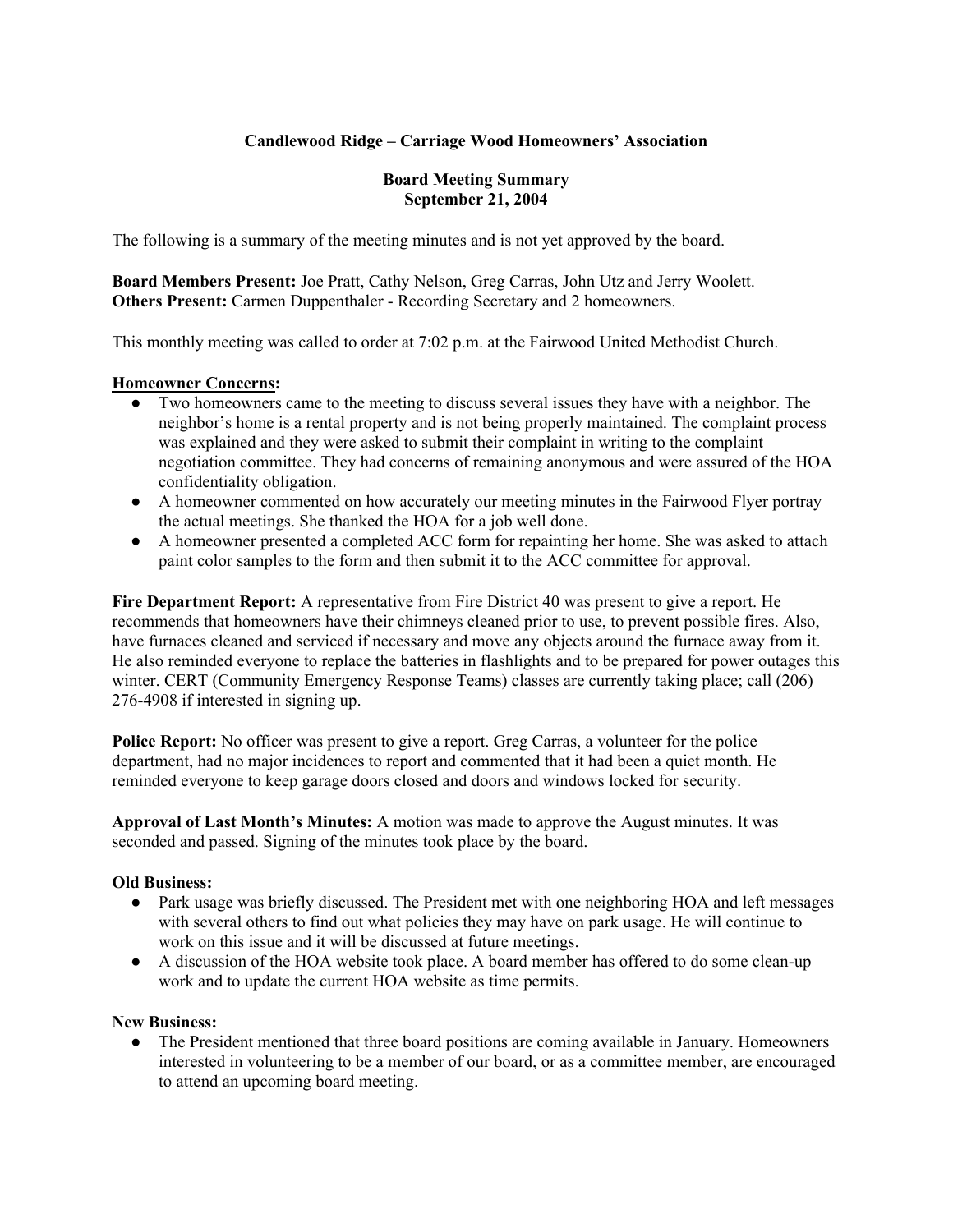**Legal and Insurance Report:** The CRWSD request for tree removal, from the cul-de-sac islands in CR, was discussed. The legal  $\&$  insurance chairman presented a memo regarding the responsibility for landscaping in cul-de-sac planters that was sent from our attorney in June of 2003. In summary, it states the responsibility for maintaining the planters is the adjacent property owners, rather than the association. The legal and insurance chairman will be contacting neighboring HOA's to survey for a new insurance company per the request of another board member. The discussion will continue at the next meeting.

### **Common Areas Report:**

The CAM chairman gave a brief report. He said the transparent plastic bubble on the CW big toy was purchased to replace the one that had been vandalized. The current three-year CAM contract with Canber expires in January 2005. He said it was time to put out a request for bids to renew the contract. He commented that Canber had been doing a great job and are competitively priced but will gather bids to present to the board for approval.

**Architectural Report:** The ACC chairman was not present to give a report.

**Complaints Negotiations Report:** The complaint chairperson was not present to give a report, but submitted one via email. Sixteen new complaints have been received and another fourteen are pending from prior months. The board discussed the possibility that some may need to go to legal, which may require us to tap into the legal reserve fund.

**Treasurer's Report:** The Treasurer presented the August budget comparison report and capital improvement fund report. It was said the HOA is projecting a budget shortfall this year due to some expenses being more than expected. There are several areas of concern. The utility bills have been high this year for water and there is concern of a possible leak in the CW Park sprinkler system. The photocopy and postage fees are over budget due to extra mailings of the new rules and regulation documents sent to homeowners. The insurance premiums are higher than anticipated. All of these factors may result in a need to borrow from the general reserve. The HOA is making progress on delinquent dues. The collection agency is currently handling 5 accounts and 1 is proceeding to legal.

#### **Committee Reports:**

Rules & Regulations Subcommittee – Revisions were made to the "Vehicles" and "Animals" rules and regulations documents by a board member. A subcommittee meeting will be held in the next couple weeks to further discuss the documents. It was said the goal would be to mail the finalized documents out to homeowners for review by the end of October.

The Welcoming Committee – No report this month. If you are new to the neighborhood and would like an HOA information packet, contact Carmen at (425) 277-4280.

The Candlewood Ridge Park Path Subcommittee - The Plano Bros. bid for option "A" was accepted. Option "A", to be completed this year, includes approximately 4900 sq. ft. of existing walkways removed. Cut and removal of current asphalt and tree roots. Installation of border and grade fabric. Grade with 4" of crushed rock and pave with 2" of asphalt.

The HOA must show proof of insurance as required by the current permit agreement. The utility locators were contacted and will soon complete their work of marking the pipes. The contractor is aware of the current requirements and issues and did begin some work, removing a section of the path at the entrance by the new toy.

Block Watch Committee - our neighborhood has a block watch program to discourage crime in our area.